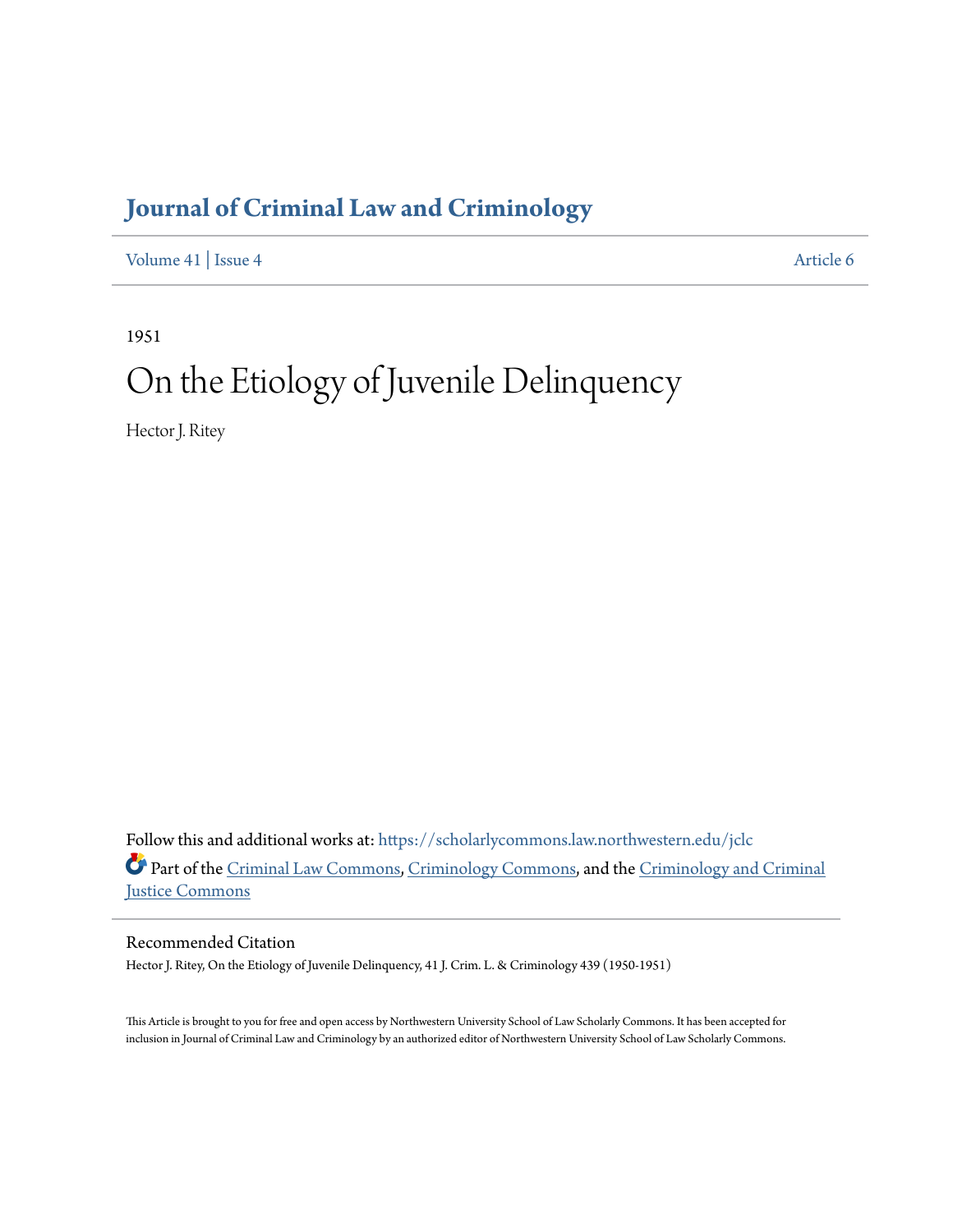#### **ON THE ETIOLOGY OF JUVENILE DELINQUENCY**

#### **Hector J.** Ritey

The following article was read before the World Congress of Criminology at its recent sessions in Paris. The author was educated and trained in Psychiatry at the Universities of Genoa and Paris. He is a Fellow of the American Psychiatric Association, and was formerly connected with the Clinic of the Domestic Relations<br>Court, the Bellevue Hospital and the Mount Sinai Hospital—all in New York City.<br>From 1944 to 1946 he was Captain in the U. S. Army, M.C. He practice.-EDITOR.

The most difficult problem in facing Juvenile Delinquency is to give an exact definition of the term itself. There are no two authors who agree in the definition of the term Juvenile Delinquency.

The legal conception is even more obscure and varies from one state to another to such an extent that no statistic on a nation wide basis is reliable, because the data of the states are not comparable." Some states limit their jurisdiction to 16 years, others to 17, or 18, and still others to 21. In some states the limit of age varies for boys and girls. Some states include an "alleged" delinquent and others "adjudged" delinquent in their statistics. The lack of unity in the statistics merely reflects the lack of unity in the basic conception. Contradictions are, therefore, to be expected also in the study of determinant and occasional causes.

This is better illustrated by an example. All the authors and statisticians agree on the enormous importance of good housing as a means of preventing Juvenile Delinquency. There is no discussion as to the fact that in urban areas the incidence of Juvenile Delinquency in slum areas is vastly greater than incidence in the more privileged residential districts. However, there is agreement that incidence of Juvenile Delinquency is greater in cities than in rural areas. At the same time, we are made aware of the fact that over-crowdedness, lack of elementary facilities, and lack of hygienic conditions are on the whole much more accentuated in the rural areas than in the cities. Is therefore proper housing the answer to the problem? This contradiction illustrates the fact that the causes of Juvenile Delinquency are so complex, so inter-dependent, with a multitude of factors, that every time we try to explain its incidence on the basis of one aspect, we find ourselves on the wrong track.

The psychological approach to the problem, whether made by a psychologist, psychiatrist, or psychoanalyst, does not deal with Juvenile Delinquency, but with individual Juvenile Delinquents. Juvenile Delinquency is an entity based on one outstanding symptom in individuals whose basic problems are essentially different. However, can we state

**<sup>1.</sup> REPORT** *IN* **STATISTICS, NATIONAL CONFERENCE ON PREVENTION AND CONTROL OF JUVENILE DELINQUENCY,** Washington, **D. C.,** 1946.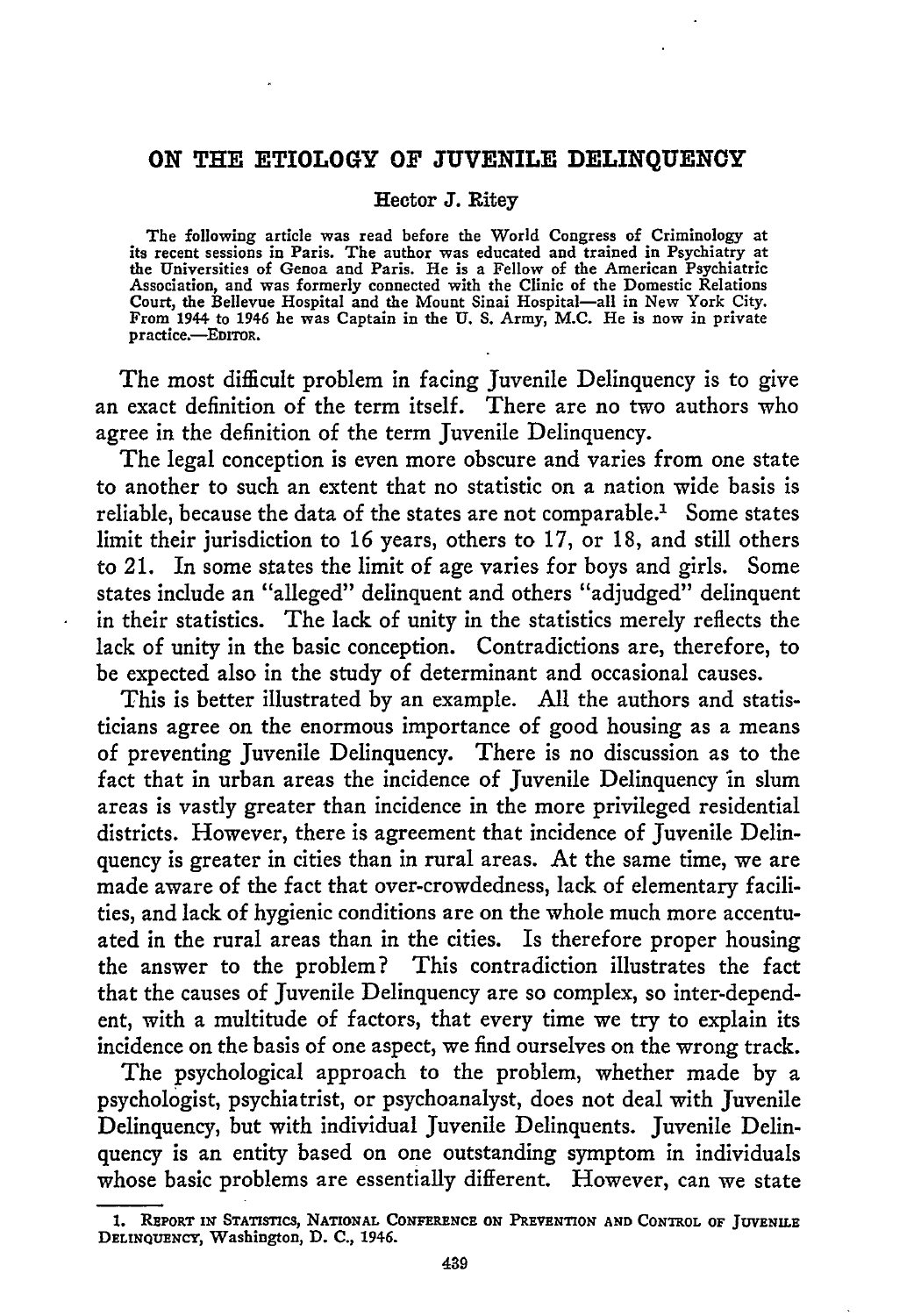that this over-all important symptom is merely a coincidence and that there is no etiologic unity in the group **?**

Crime is not a breach of the law; it is a breach in the human personality. The law is the consequence, and not the determinant, of the crime. The breaking point in the relationship individual *vs.* community is tied at least to one cause which we find in every such individual. This cause is the existence of an area of less resistance, which is the integration of the individual to his environment. This diminished resistance exists in the individual subjected to some strain arising from emotional development as well as in the individual who cannot react against social or economic factors. Whether it is a violent trauma or a more subtle cause acting continuously for years, or a combination of these and other factors, the breaking point always occurs in the same area.

#### CRIME **AND** PERSONALITY

That is why the study of the personality of the delinquent must consider the combination of these two factors:

> (a) Determinant cause; (b) What has generated the area of minor resistance.

It is less important than generally believed to determine whether social-economical or emotional factors are to be considered as the outstanding causes. Once we establish the principle that any such factor acts on the individual whose breaking point is near, we should leave such consideration more to the study of the individual case than use it to formulate a general theory. Finally, even the economic and social factors become psychologic factors when they apply to each individual. What determines human behavior is not, for instance, financial inadequency, but the way the individual reacts to his financial inadequency.

It is possible that some social and economic factors act so strongly that pressure is felt by the majority of those whose threshold of resistance in the area of individual-community relationship is low. But even in this connection the approach by statistics may be misleading. Even if the incidence of crime in slum areas is much higher than in more privileged areas, the ratio criminal *vs.* normal population of the same areas is still so low that it is impossible to incriminate the slum area as the predominent factor on an objective scientific basis.

In addition, we cannot avoid the fact that people of high economic standing are very often not represented in the statistics. A pregnant unwed girl of minor age, belonging to a poor family, has to resort to community resources for help and therefore unavoidably is included in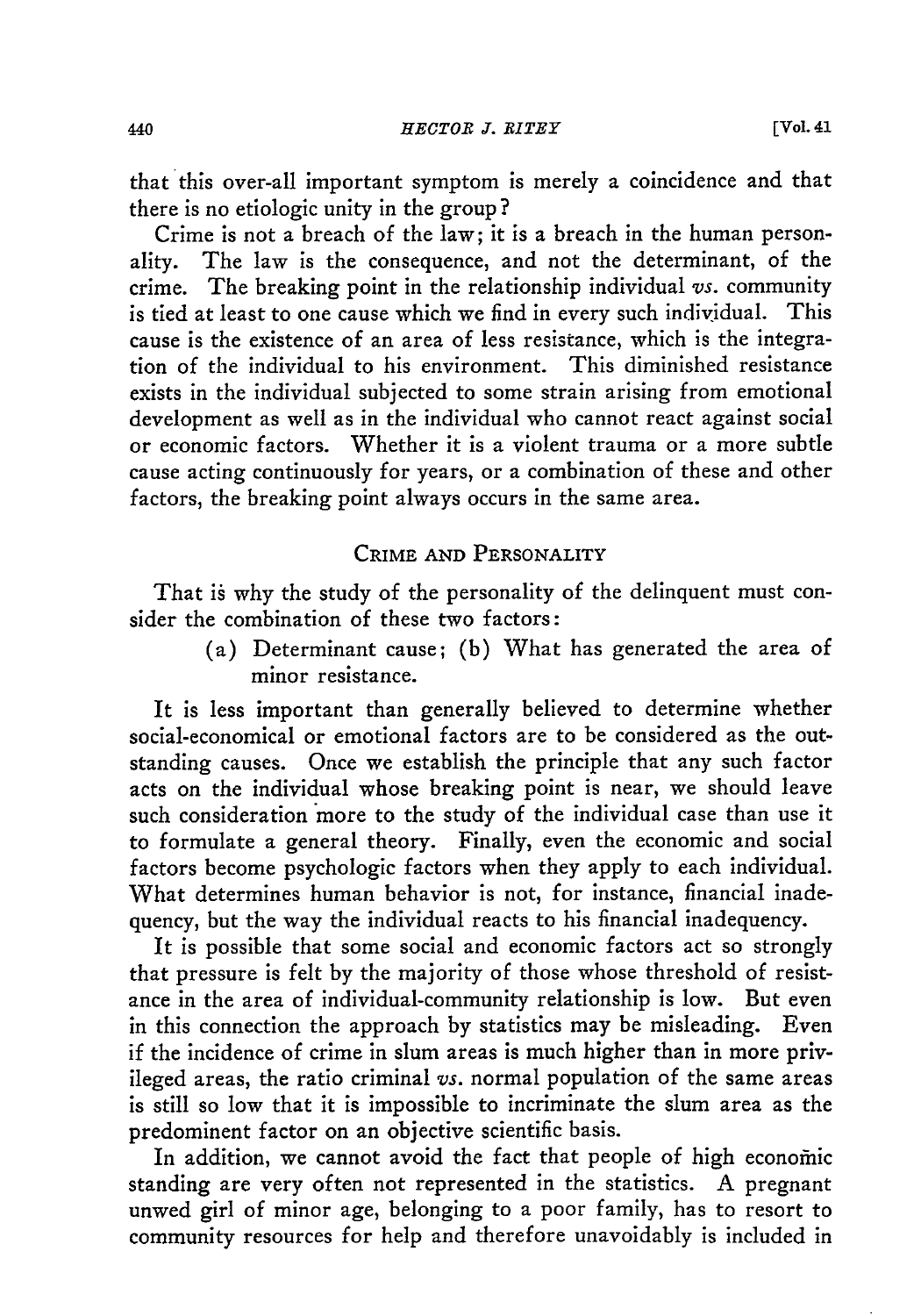the statistic. A girl from a wealthy family under the same circumstances may be sent on a trip and, therefore, with private help, avoid becoming a statistic. Likewise, the poor boy who commits some petty theft is brought to court, while the rich boy who signs a rubber check to pay his gambling debts is covered **by** his family before the check is brought to the attention of the bank. If we could have complete statistics, including the reported and unreported cases, we would probably see that the higher incidence of Juvenile Delinquency among the poor people is not a reality.

Oftentimes psychiatrists and psychologists are likewise one-sided in their views. They consider only one aspect of the problem, namely, the emotional factor of the immediate traumatic cause, and fail to give adequate importance to what was the underlying cause of the diminished threshold of resistance. Later some authors, notably William H. Sheldon,2 have laid stress upon the "constitution as the etiological factor of crime." This might be a step in the direction of solving the problem of the "breaking point," although in this regard, too, a one-sided approach gives us an orientation but not the definite answer.

#### **ABOUT JUVENILE DELINQUENTS**

At this point, we should dwell on the question why Juvenile Delinquency should be considered as a separate problem from criminality in general. The legal aspect of the point is clear, even if the limits of age are not uniform throughout the different states and even more so from one country to another. But the psychologist has a completely different view of the problem. The difference does not lie in the children's conception of responsibility, experience or maturation brought **by** age.

The real characteristic of the period of growth is its extreme dynamics. Any kind of deformation, whether in thought or in behavior, which is manifested in that period, is often a symptom of growth and not a pathological manifestation, even when in an adult this symptom would be definitely pathological. This conception, **by** no means original and very often used. to explain psycho-pathological symptoms on the basis of persistence of infantile problems, is sometimes overlooked when we deal with Juvenile Delinquents, because the symptom itself generally draws all the attention.

We cannot be too harsh against parents who become unduly alarmed over such symptoms. When a child tries to enter the subway without

**1950]**

**<sup>2.</sup> VARIETIES OF DELINQUENT YoUTH. Harper and Brothers, 1950.**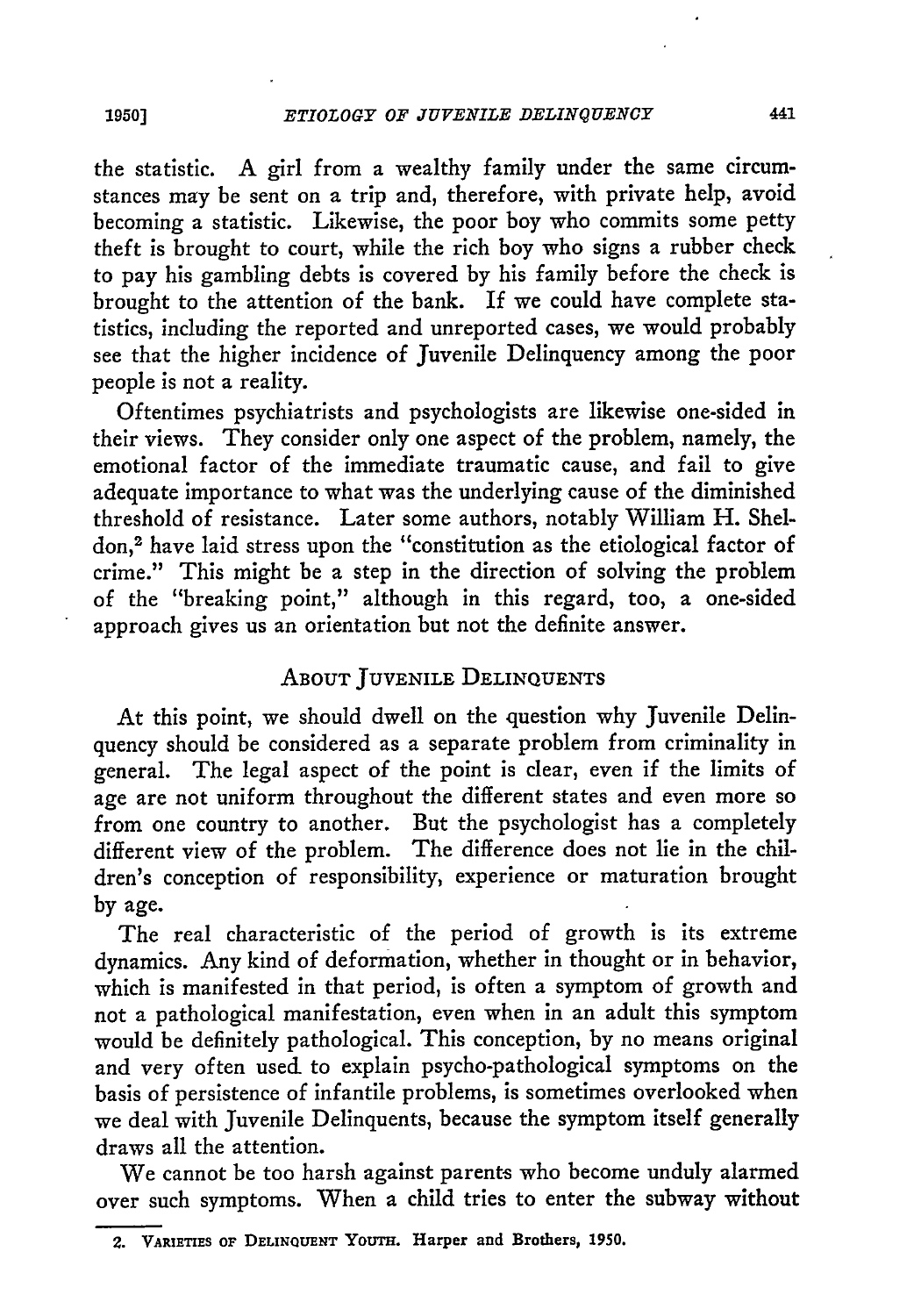paying his fare or steals a pencil from his schoolmate, the parents may be inclined to believe that he is headed for a career of violating the property laws. Oftentimes educators, ministers, or others connected with child training fall into the same pattern. For a psychiatrist the symptom is indicative of something completely different. It is the expression of a growing process. If allowed to continue, it may manifest itself later through other symptoms that do not necessarily belong to the criminologic area. In many cases, the process exhausts itself in the normal course of growth.

Some discussions are based on misunderstanding, because when a psychiatrist advises the family not to get unduly alarmed at the misbehavior of a child, he is told in reply that he does not give enough importance to such manifestations. In reality, it is not the measure of importance but the stress which is different. Likewise, the physician may be alarmed by the symptom of an enuretic child, but not because he thinks the child is going to wet his bed later in adult life.

We can add also another comparison, remembering how many normal productions of the adolescent years are close to the symptoms of schizophrenia. A tentative diagnosis of early schizophrenia is made, and not so seldom in adolescents who later develop into adults without psychotic manifestations even if they were not given adequate treatment.

On the other hand no one is going to under-estimate any schizophrenic symptom which begins in adulthood. Likewise, no one is going to underestimate a criminal behavior which appears in adulthood. At this point, the personality does not show the dynamic changes of the period of growth. Some continuation of the symptoms and in the behavior is to be expected in either case. Frequency of recurrence is the paramount difference between juvenile and adult delinquency. Prognosis and treatment therefore rest on completely different basis.<sup>3</sup>

Obviously, the appearance of delinquent behavior in childhood and adolescence must also warn us of the possibility of persistence in adulthood. The Juvenile Delinquent can also become an adult Delinquent, as an adolescent with early schizophrenic symptoms can turn into a schizophrenic later. It can never be made too emphatic that extreme flexibility is required in diagnosis and prognosis, and mostly in treatment.

It would follow from the above that the problem of prognosis is the real peculiarity of Juvenile Delinquency. We must not only explain in terms of what happened and of what is happening, but mostly in terms of what does this mean to the process of evolution. We must

<sup>3.</sup> See SHELDON AND ELEANOR GLUECK, *Juvenile Delinquents Grown Up*. The Commonwealth Fund, **1940.**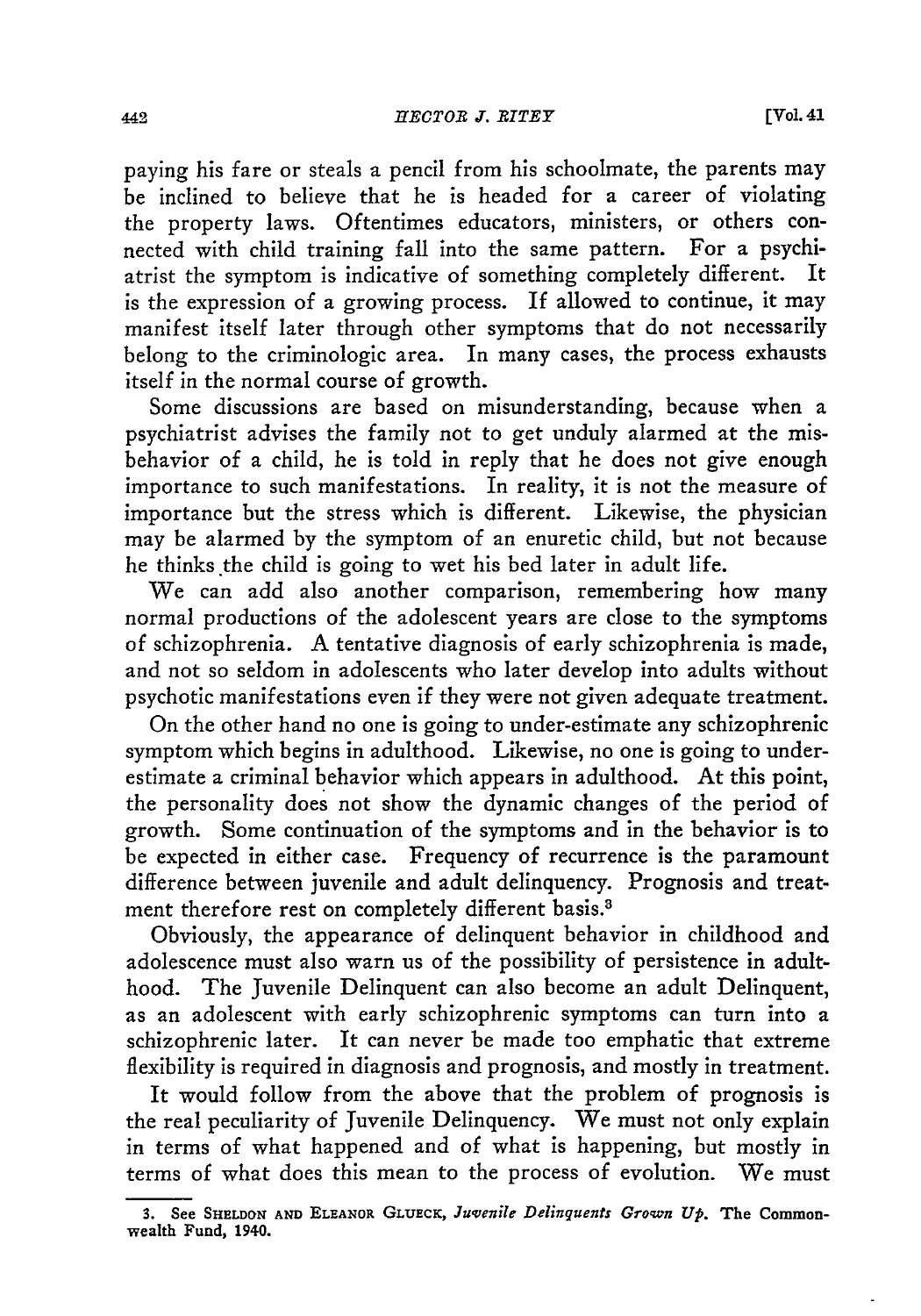evaluate what led to the break in the relationship of individual-community, how the symptom itself will influence the future, and how the same causes which led to the symptom will or will not continue to operate within the individual. In addition to all those factors, we must evaluate the importance of the whole picture in relationship to the peculiarity of the problem of that particular age-level and age-intelligence. Mostly, we must always be ready to forget theories, psychiatric as well as sociological, and bow to the findings of the individual case, remembering that finally each human being is an entity to himself.

We can, therefore, give this standard definition of a Juvenile Delinquent: A human being in the period of growth whose behavior indicates a disharmony in the individual-community relationship. Such disharmony, whether brought about by emotional, social-economic, or other factors, or a combination of many of them, manifests a sign of less resistance in the area of integration between the Ego and the Non-Ego factors.

It is therefore necessary to keep in mind at all times that any problem of behavior, environment, re-education and treatment must be commensurate to the personality of the subject and not to the manifestation itself. Such an approach as dealing with "Juvenile Robbers" or "Early Prostitutes" is not conducive to any constructive program. Likewise, general provisions as related to children of under-privileged, social or economic groups are likewise only scratching the surface of the problem. Of course, clearance of the slums and end of discrimination are favorable measures but they will not solve the basic problem radically.

#### AMERICAN STATISTICS

The problem to what extent correctional Institutions and private treatment influence the course of a Juvenile Delinquent's career in the U. S. is still under consideration. As mentioned above, the statistics of different states are not comparable because the basic criteria are not uniform.

Some individual studies cast some light on the problem, although their range is necessarily limited. Sheldon and Eleanor Glueck<sup>4</sup> come to the conclusion that family environment is a more important factor than rehabilitation in correctional Institutions in determining the future of a Juvenile Delinquent. The group they followed to adulthood showed 40 percent of non-delinquents at the age of 29.

A more recent study<sup>5</sup> shows the same general trend. Quoting her

*<sup>4.</sup> OP.* **cit. 5.** MAuD A. MERRILL, *Problems of Child Delinquency,* Houghton Mifflin Company, 1947.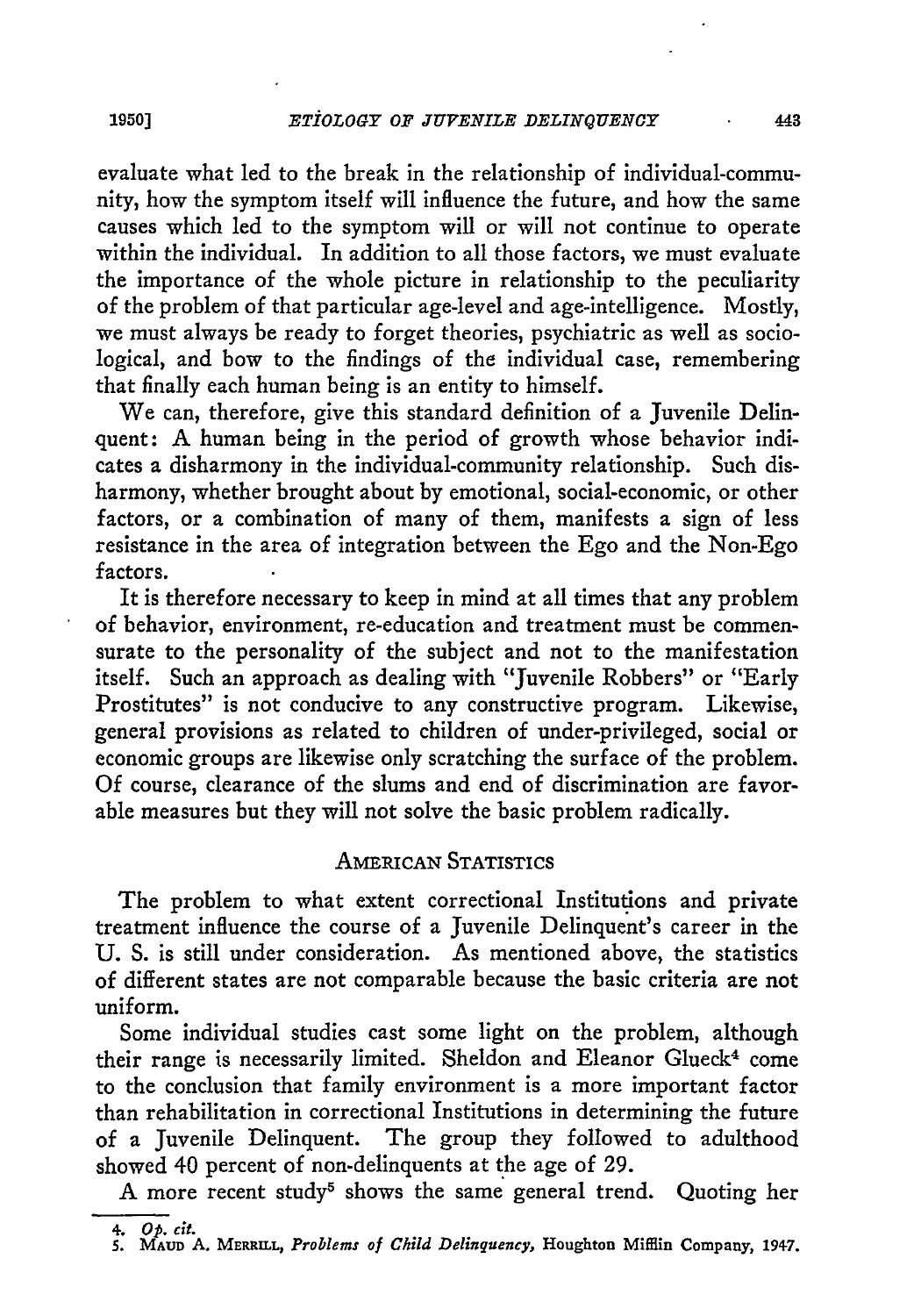*HECTORB J. RITRY*

personal experience as well as the conclusions of many authors, the author stresses the importance of the age at the time of the first offense as a prognostic factor. The younger the offender, the more probably he will repeat his offense. Theft leads not only as the most frequent single item, but also as the offense which more often leads to reoccurrence.

### A DYNAMIC VIEWPOINT

In a recent article, Dr. George E. Gardner<sup>6</sup> puts the stress, in respect to etiology delinquent behavior, upon aggressive-destructive impulses. His contribution is remarkable mostly because the emphasis is placed on the destructive aspect of stealing. The old fashioned theory that stealing by children is an expression of a desire to possess, mainly hinged on envy of more privileged children who possess a given object, does not correspond to the clinical experience. More often than otherwise, children who are brought to court for petty stealing of objects worth a few cents, or who try to get transportation without paying the fare, have actually been found to have more money in their pockets than necessary to cover the expense. Even the fact of reducing any form of stealing to an expression of castration anxiety, both in the male and female, is too mechanistic. Such mechanism is not deniable but it is not a criterium which covers every case of stealing.

Dr. Gardner's reference to any manifestation as the expression of a biological necessity reminds us of a fundamental notion, namely, that destruction is primarily a reaction of defense without which no organism can live. The process of dis-assimilation is as necessary as the process of assimilation to insure life. Delinquency, which is the accentuation of the destructive process (see Gardner's article for more detailed explanation of the mechanism) may be grossly classified alongside of those reactions which accentuate the action of destruction, or in other words, the catabolic phase of metabolism.

The process of integration of one's personality in the community, regardless of how large, or how desirable the community is, is in itself an anabolic process. Because we cannot expect our metabolism to be constantly anabolic, nor the catabolic process to be reduced to the essentials, some excess on the catabolic side is to be expected under the best adjusted conditions in the period of growth. This disharmony is present even in normal life. Paradoxically enough, we may even come to the conclusion that some form of delinquent behavior in children might almost be an expression of normalcy. As a matter of fact, we would

**<sup>6.</sup> MENT. HYG., Oct., 1949.**